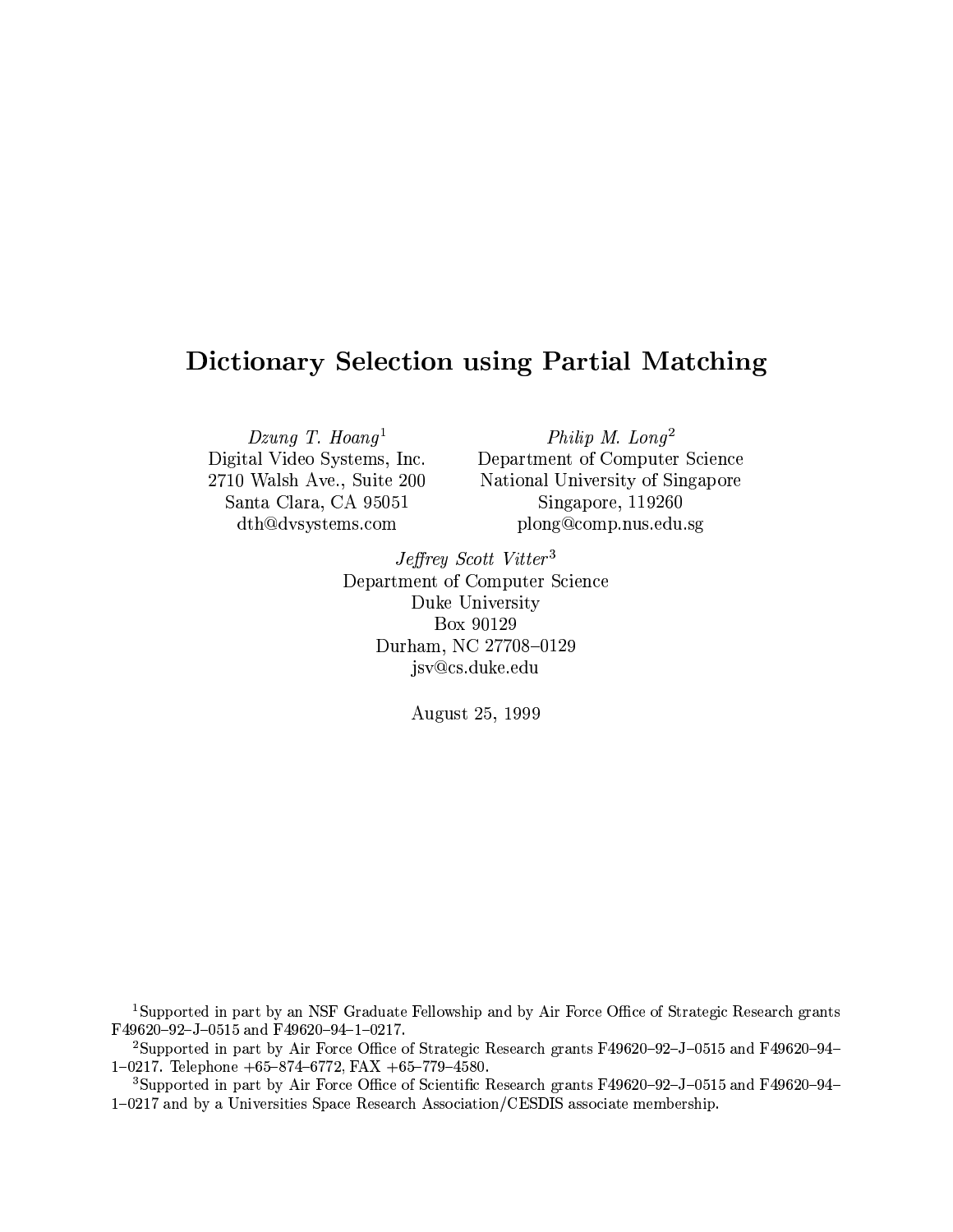# Abstract

This work concerns the search for text compressors that compress better than existing dictionary coders, but run faster than statistical coders. We describe a new method for text compression using multiple dictionaries, one for each context of preceeding characters, where the contexts have varying lengths. The context to be used is determined using an escape mechanism similar to that of PPM methods. We describe modifications of three popular dictionary coders along these lines and experiments evaluating their effectiveness using the text files in the Calgary corpus. Our results suggest that modifying LZ77, LZFG, and LZW along these lines yields improvements in compression of about 3%, 6%, and 15%, respectively.

Keywords: Text compression, dictionary compression, statistical compression, PPM, multiple dictionary compression.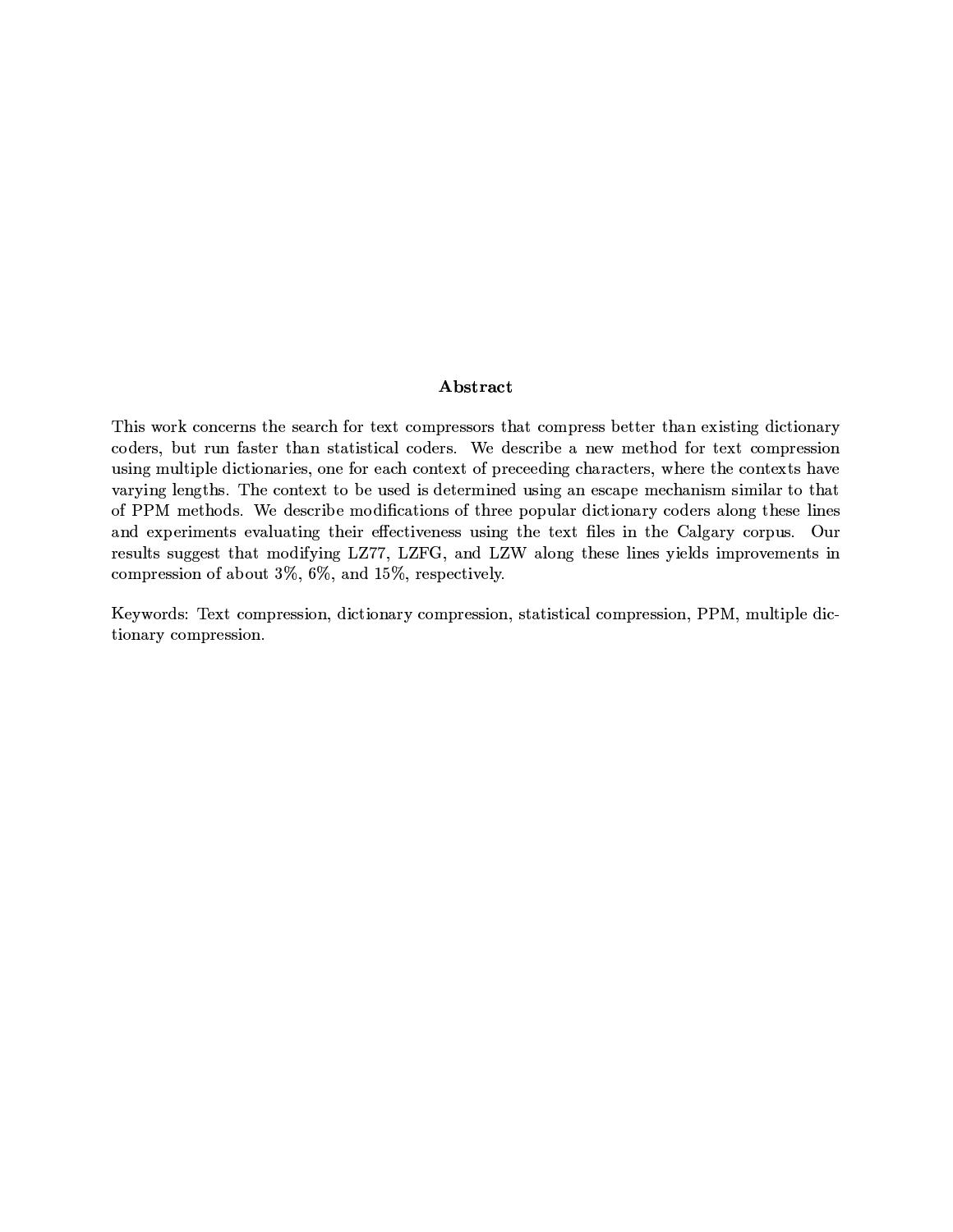### Introduction  $\mathbf{1}$

Text compression methods are usually divided into two categories. Statistical algorithms use previously coded characters to estimate probabilities for the character to be coded, and these probabilities are used in conjunction with arithmetic coding. Dictionary-based algorithms replace sections of text by pointers into a dictionary. The PPM (prediction by partial matching) methods [4, 1] are examples of statistical coders, and the Ziv-Lempel methods  $[6, 16, 18, 19, 20]$  are examples of dictionary-based coders. Statistical coders typically give better compression while dictionary coders run faster.

A recent line of research has looked into constructing lossless coders that combine the compression efficiency of statistical coders with the speed of dictionary-based coders. With statistical coders, there has been some work on techniques for arithmetic coding  $[9, 10, 12, 13]$  that trade arithmetic precision (and therefore compression) for speed. Furthermore, efficient data structures and coding heuristics have been developed to improve the running time and resource requirements of statistical modeling. While these techniques have succeeded in speeding up statistical coding without sacrificing much compression, they are ultimately limited by coding one character at a time.

From the dictionary coding side, recent work [7, 14] has attempted to improve the compression of dictionary-based methods without slowing them down too much by maintaining separate dictionaries, one for each source character. A dictionary is chosen for coding based upon the last character coded. Since the last character coded is known by both the encoder and decoder, the same dictionary will be used for both encoding and decoding.

One motivation for using multiple dictionaries is that each dictionary can be made smaller, and therefore pointers into each dictionary can be represented more compactly. A drawback is that matches in a smaller dictionary may tend to be shorter. Will the compression efficiency lost by having shorter matches be more than offset by the more concise representation of dictionary pointers? Insights gained from results concerning the equivalence between dictionary and statistical coding suggest that this should be the case. It has been shown  $[11, 2]$ , that some of the Ziv-Lempel algorithms are, in a sense, equivalent to corresponding statistical coders. Loosely speaking, a statistical method of this sort uses a varying number of previous characters as a context in order to calculate its estimated probability distribution for the next character. It cycles, first using a context of zero previous characters, then one and continuing for a varying amount of time, typically to around seven characters but sometimes longer, then returns to a context of zero characters. The proofs of these results lead to the intuition that a similar phenomenon exists with regard to the other Ziv-Lempel algorithms.

The use of multiple dictionaries corresponds to an additional level of context modeling on top of the variable-context mechanism inherent in a greedy dictionary coder. In effect, a statistical equivalent to an order-1 multiple-dictionary scheme would start its cycle by using a context of one previous character, then two, and so on, instead of starting with an order-0 context. This directly addresses the observation in [1] that "the compression achieved by dictionary schemes suffers because of the loss of context at phrase boundaries" since some context is retained at phrase boundaries with context dictionaries.

A drawback for using multiple dictionaries is that this practice results in some overhead. However, the increase in overhead can potentially be met with a decrease in search time, due to the smaller dictionaries.

The work of [7] placed a heavy emphasis on speed, and therefore compression gain was not demonstrated. The compression results of the CSD algorithm of [14], which is based upon the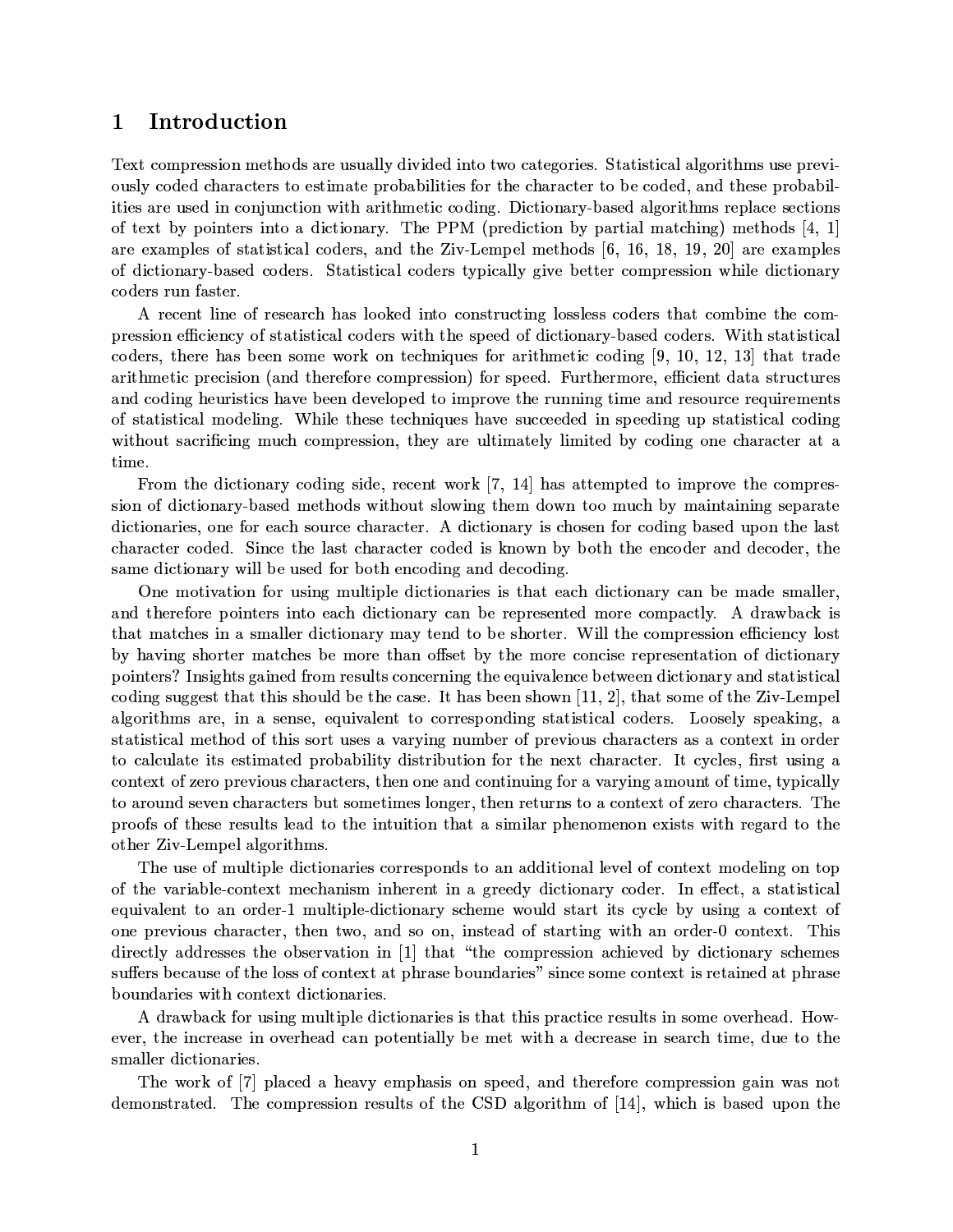# The\_quick\_brown...

(a) Input text

|                      | index            | string        |                | index            | string                         | index          | string       |
|----------------------|------------------|---------------|----------------|------------------|--------------------------------|----------------|--------------|
|                      | 0                | t             |                | 0                | c <sub>k</sub>                 | 0              | d            |
|                      | 1                | z             |                | 1                | de                             | 1              | n            |
|                      | $\boldsymbol{2}$ | еt            |                | $\overline{2}$   | ld                             | $\overline{2}$ | t            |
|                      | 3                | lt            |                | 3                | sh                             | 3              | ck           |
|                      | 4                | $ Esc\rangle$ |                | 4                | 1 <sub>ty</sub>                | 4              | nd           |
| (b) qui dictionary   |                  |               | $\overline{5}$ | dity             | ٠<br>$\bullet$                 |                |              |
|                      |                  |               |                | $\boldsymbol{6}$ | lding                          | 500            | zation       |
|                      |                  |               |                | 7                | $\langle \mathrm{Esc} \rangle$ | 501            | $\text{Esc}$ |
| ui dictionary<br>(c) |                  |               |                |                  |                                | d)<br>i        | dictionary   |

Figure 1: Example of a DPM coder with maximum order 3. At the current position, indicated by a vertical bar in (a), the available contexts are qui, ui, i, and  $\Lambda$  (the zero-order context). The dictionaries for each context, except for  $\Lambda$ , are shown in (b), (c), and (d).

LZW [18] dictionary coder, show more promise. However, the CSD algorithm is limited to using a single-character context.

In this paper, we carry the multiple-dictionary-based approaches of [7, 14] further with a general scheme that combines the variable context length modeling techniques of PPM with various LZ dictionary coders. Since the publication of a preliminary version of this paper  $[8]$ , further work has continued this line of research (see [3]).

## $\bf{2}$ Dictionaries with Partial Matching

At a high level, the new hybrid method, which we call Dictionaries with Partial Matching, or DPM for short, works as follows. The coder maintains a list of contexts of length 0 up to some upper limit. For each context in the list, the coder maintains a dictionary containing strings that have previously occurred following the context. To encode the input starting from the current position, the coder first looks for the longest context in its collection that matches a context of the current position: call the context  $\sigma$ . It then looks for the longest string in  $\sigma$ 's dictionary that matches a prefix of the input starting at the current position. If there is a match, the identity of the matching string of  $\sigma$ 's dictionary is transmitted, otherwise a special *escape* symbol is transmitted, and the process is repeated with the next longest context. If even the length-0 context fails to find a match. a final escape is sent, and the character in the position to be coded is sent literally. If the identity of a string in some dictionary is sent, the position to be coded is advanced to the first position in the input past those "matching" the given string. If a literal is coded, the position is moved forward one. In either case, the dictionaries corresponding to the matching contexts are updated. Optionally, the context dictionaries that were escaped from may be updated as well.

We now illustrate DPM with an example in Figure 1. At the current position, indicated by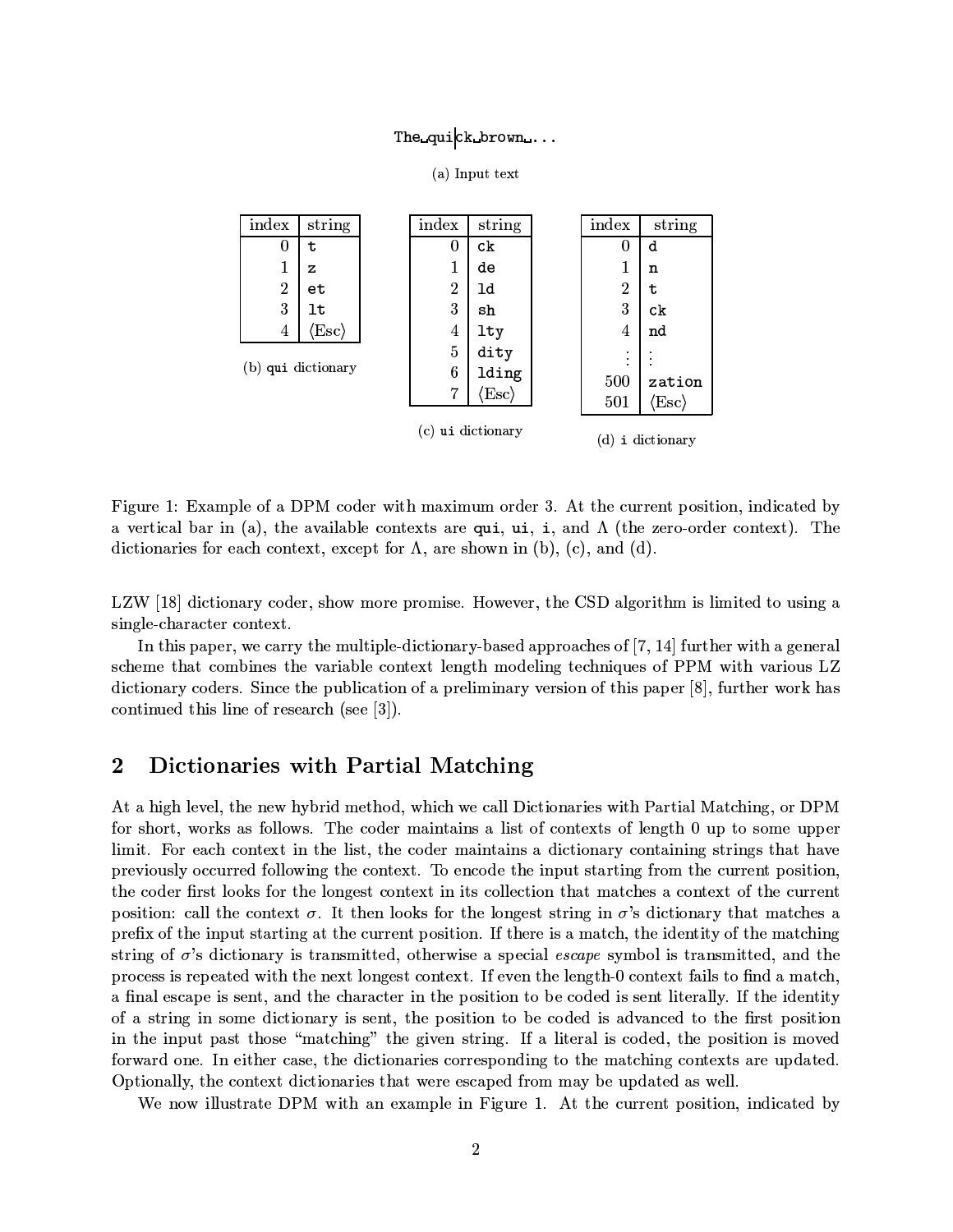a vertical bar in (a), the available contexts are qui, ui, i, and  $\Lambda$  (the zero-order context). The dictionaries for each context, except for  $\Lambda$ , are shown in (b), (c), and (d). A search of the qui dictionary does not yield a match, and so the escape symbol is coded using  $\lceil \log_2 5 \rceil = 3$  bits. The ui dictionary is then searched, yielding the longest match at index 0. The index is coded with  $\lceil \log_2 8 \rceil = 3$  bits.

The above example illustrates the basic operations of DPM. It also demonstrates the savings in coding a dictionary pointer that can potentially result from coding with a small high-order dictionary. If the i dictionary were used, nine bits would be needed to code a pointer. With the same memory usage, a conventional dictionary coder would require even more bits to code a pointer.

The example leaves out many important details that would go into the design and implementation of an actual DPM coder. In order to get a better idea of what these issues are, we consider three instantiations of the DPM idea, one for each of three dictionary-based coders: LZ77 [19, 6], LZ78 [20, 18], and LZFG [6, 15]. The selection of a dictionary method involves choosing a data structure for maintaining the dictionaries, a policy for adding and removing strings from the dictionaries, and a scheme for coding dictionary pointers and escapes. LZ77-PM, the coder described in Section 3, makes these decisions in a manner analogous to the A1 instantiation in [6] of the LZ77 method. LZW-PM, the coder of Section 4, is based upon LZW [18], an LZ78 variant. LZFG-PM. the coder of Section 5, is based upon an implementation of LZFG by Slyz [15].

The LZ77-PM and LZW-PM schemes have been simulated in software with programs that keep count of the number of encoded bits, but do not actually generate a compressed output. Since the main interest is in the compression gain by adopting DPM, no attempt has been made to use efficient data structures or searching techniques, except for a bare minimum to make the simulations run in a reasonable amount of time with the available memory.

The LZFG-PM scheme, on the other hand, has been implemented as a fully functional encoder and decoder. Memory use is limited by fixing the size of the dictionary data structures. This allows for evaluation of DPM in a real-world setting where memory resources are limited.

### $LZ77-PM$ 3

In an LZ77-style coder, the dictionary is implicitly defined as all substrings, within length restrictions, that are contained in a buffer of the recent past input. In defining a multiple-dictionary extension of LZ77, we seek to preserve the nature of the dictionary. A natural extension of LZ77 to multiple dictionaries, then, is to have the effective dictionary for context  $\sigma$  contain all substrings. within length restrictions, that have occurred in the past following the context  $\sigma$ . This is the approach described in [7] for single-character contexts, where each context dictionary is implemented as a linked list with hashing.

We now describe an PM modification of a simple LZ77 coder that is almost identical to the A1 coder from  $[6]$ .

#### $3.1$ **Baseline Coder**

The baseline (non-PM) coder works as follows. First, it divides the input into buffers of size 256K (where K denotes 1,024 characters), and codes each buffer separately. While coding a particular buffer, the dictionary at any given time consists of all strings in the buffer preceding the current position that are of length at least 2 and at most 16. At each coding step, the encoder finds the longest string in the dictionary that is identical to the string of the same length obtained by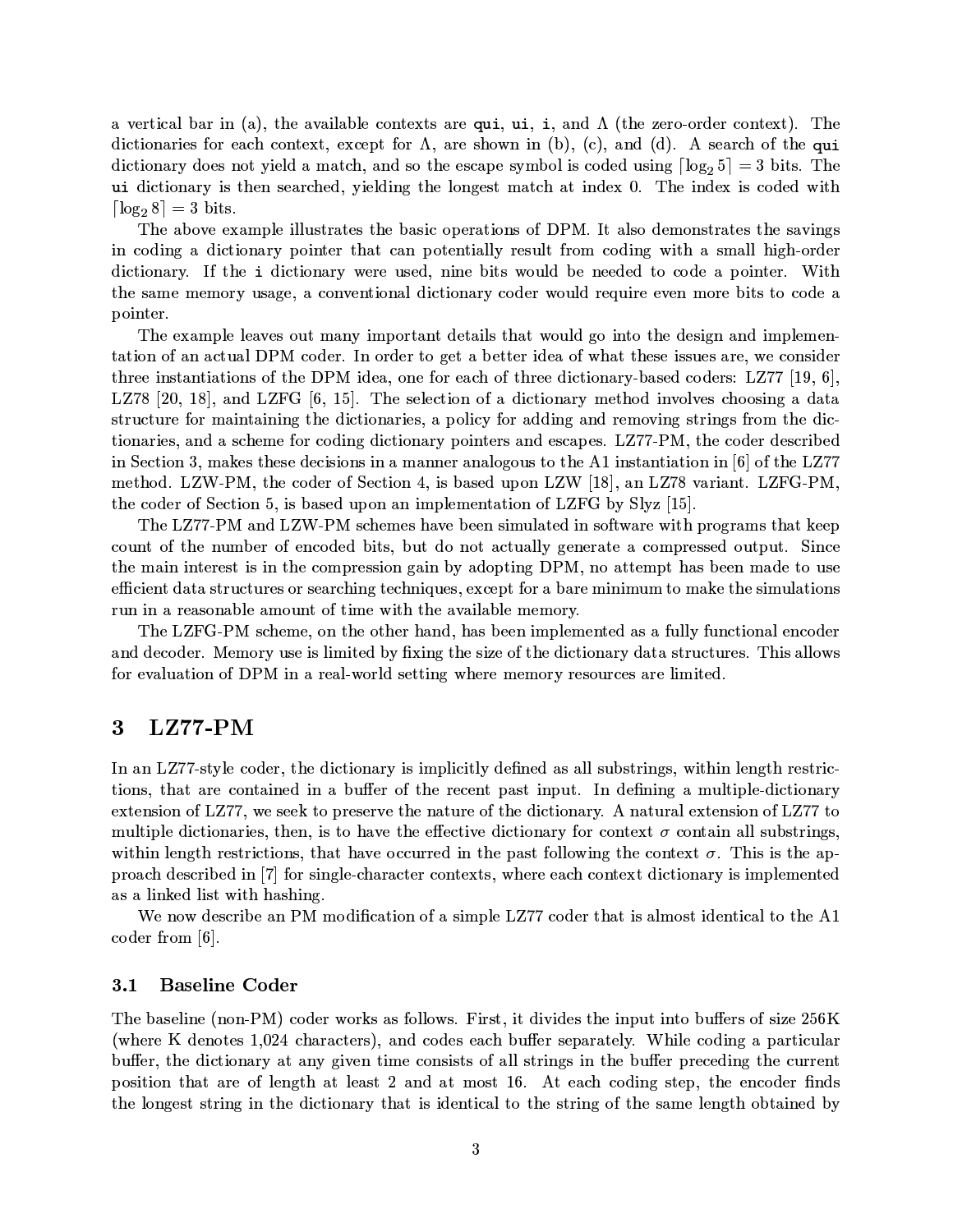reading forward in the buffer starting at the current position. If  $p$  is the buffer position being coded (counting from 1), the encoder tells the decoder which string "matched" by giving the position earlier in the buffer where the match occurred along with the length of the match. The position is encoded using  $\lceil \log_2 p \rceil$  bits. The length is encoded in binary using four bits. If there is no matching string in the dictionary, the remaining 4-bit codeword (the first 15 were used to encode lengths 2 through 16) is transmitted, and the character at position  $p$  is coded literally; i.e., as it appears in the input.

#### **PM** Modification  $3.2\,$

Our PM modification involves the addition of context dictionaries together with a PPM-style escape mechanism. As in the baseline coder, the input is coded in 256K buffers. The context dictionaries are not explicitly maintained. Instead, when searching for a match in context  $\sigma$ ,  $\sigma$  is included as the prefix of the search string. For example, let  $\alpha$  be the input string of length 16 (the maximal match length) that starts at the current coding position. A search in context  $\sigma$  would involve searching for the longest prefix of  $\sigma \alpha$  that has occurred in the buffer before the current position. In conducting this search, the number of times  $\sigma$  has occurred previously in the buffer is recorded by counter n. The position k of the longest match is noted as the value of n the first time the string is matched. In essence, the search in context  $\sigma$  returns the length and index of the longest match within the implicit context dictionary. Let N denote the final value of counter n,  $\beta$  the longest prefix of  $\alpha$  that is matched,  $l_{\beta}$  the length of  $\beta$ , and k the value of n the first time  $\beta$  was matched. If N is above a given threshold  $T_{\sigma}$ , the encoder uses the current context for coding. Otherwise, the encoder escapes to a lower-order context. Since the decoder can perform the same test, no escape symbol needs to be sent. If  $N > T_{\sigma}$  and no matching string is found, the encoder sends an escape symbol and escapes to the next lower-order context. If  $N > T_{\sigma}$  and a match is found, the index k and the length  $l_{\beta}$  of the match are transmitted using  $\lceil \log_2 N \rceil$  and 4 bits, respectively.

By introducing the threshold  $T_{\sigma}$ , we are delaying the use of a context dictionary until it reaches a certain size. A reason for this is that a small dictionary is not likely to yield a match. Therefore, the expense of having to transmit an escape symbol every time there is no match is great relative to the potential savings in coding by using the dictionary when there is a match. Although a similar problem exists in statistical coding, the implications for dictionary coding are more severe since the escape symbol must be coded in a more restricted setting where an integral number of bits is used. For example, the escape symbol may be coded as a flag bit, as a special length value, or as a special index value.

In the baseline coder, only strings with at least two characters are coded by dictionary reference. This is done since it is more economical to code a one-character string as a literal using 12 bits than as a dictionary pointer using  $4 + \lceil \log_2 p \rceil$  bits when  $p > 256$ , where p is the current coding position in the buffer. We face a similar situation with the PM modification. Experiments show that coding with a minimum length of 2 is better than with a minimum of length of 1.

We have explored several ways to encode the escape symbol. The first is to code the escape as a length-0 match without a match index, using 4 bits, as is done in the baseline coder when coding a literal. The second is to code the escape with a match index of 0 without a length field, using  $\lceil \log_2 N + 1 \rceil$  bits. In experiments with text files in the Calgary corpus [1], coding the escape as a length-0 match and using a minimum match-length of 2 yielded consistently better compression.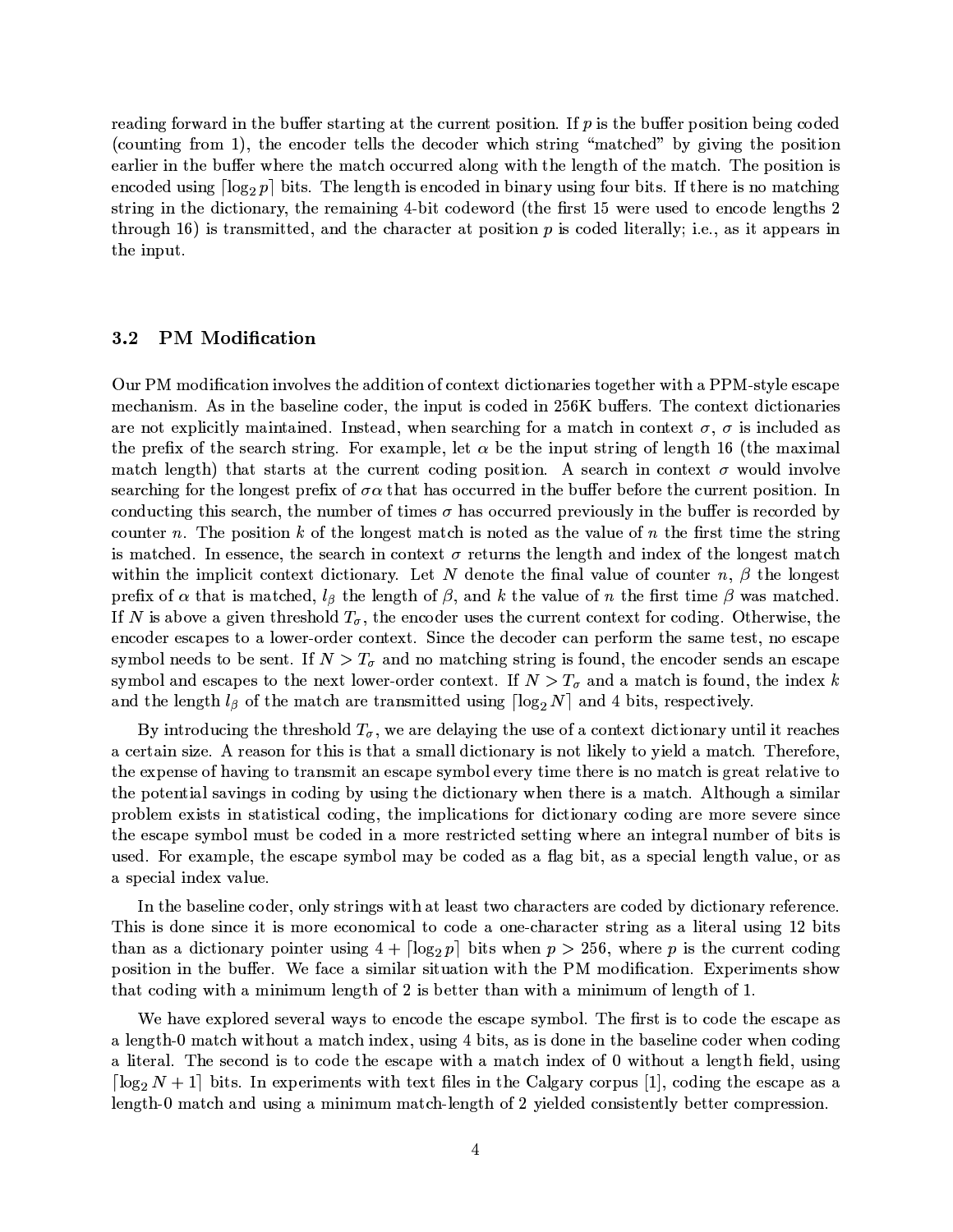#### **Experimental Results** 3.3

We performed coding experiments to observe the effects of the threshold  $T_{\sigma}$  and the maximum context order in coding a test file (paper2) from the Calgary corpus.<sup>1</sup> In one experiment, we limited the maximum context order to 1 and varied the threshold for order-1 contexts. In a second experiment, we fixed the threshold for order-1 contexts to 300 and varied the threshold for order-2 contexts. The compression results are summarized in Table 1 and are shown in more detail in Figure 2 as plots of the distribution of coding bits versus the threshold value. As expected, the proportion of bits spent coding in the highest context order decreases as the threshold is increased.

For the order-1 LZ77-PM coder, the compression efficiency peaks when the threshold is about 300. For the order-2 LZ77-PM coder, the compression rate approaches, but does not beat, that of the order-1 LZ77-PM coder, even when the threshold is 2000. This suggests that a single-character context is adequate to restore context at phrase boundaries in an LZ77-style coder.

Complete results for coding the Calgary corpus with an order-1 LZ77-PM coder are shown in Table 2. Since both the base LZ77 and LZ77-PM coders are limited to matches of length 16 or less, there is a upper bound of the compression ratio that is achievable. For example, this limit is reached for the file pic, a digital image that can be compressed fairly well with the other dictionary coders.

On average, DPM improves the compression rate by about 2%. It should be noted, however, that for the text files in the corpus, the improvement is about 3.4%. The non-text files in the corpus generally perform worse with DPM than without.

### LZW-PM  $\overline{4}$

In the LZ78 coder, a literal character is transmitted after every dictionary pointer. One reason for this is to insure that at least one character is coded with each encoding step. In  $[16]$ , this is referred to as *pointer quaranteed progress*. The LZW coder [18] eliminates the need to transmit a literal after every match by initializing the dictionary to contain the source alphabet, that is, all strings of length 1. In this way, only dictionary pointers are coded. Since all characters are in the dictionary, a match will always be found. This is referred to as *dictionary guaranteed progress* in [16].

LZW uses the same dictionary update rule as LZ78. After each match, a single string consisting of the matched string concatenated with the first unmatched character is added to the dictionary. This is one case where the decoder's dictionary differs from the encoder's dictionary since the decoder does not yet know the identity of the unmatched character. This is not as serious a problem as it may first seem. If the encoder happens to send the newly added string as the next match, the decoder can recover the unmatched character as the first character in the next match, which will be known to the decoder when the next string is sent.

#### $4.1$ **Baseline Coder**

In the UNIX compress implementation of LZW, the size of the dictionary is restricted. In defining our baseline coder, this restriction is removed. Also, instead of initializing the dictionary to contain the characters of the alphabet, the dictionary initially contains only the empty string. When the longest match is the empty string, the next character in the file is coded literally. This can be

<sup>&</sup>lt;sup>1</sup>Tuning an algorithm by considering its behavior on data used later to evaluate the algorithm is in general to be avoided; however, in this case, the vast quantity of data compared with the small number of parameters tuned suggests that the effect on the results will be negligible (see [17]).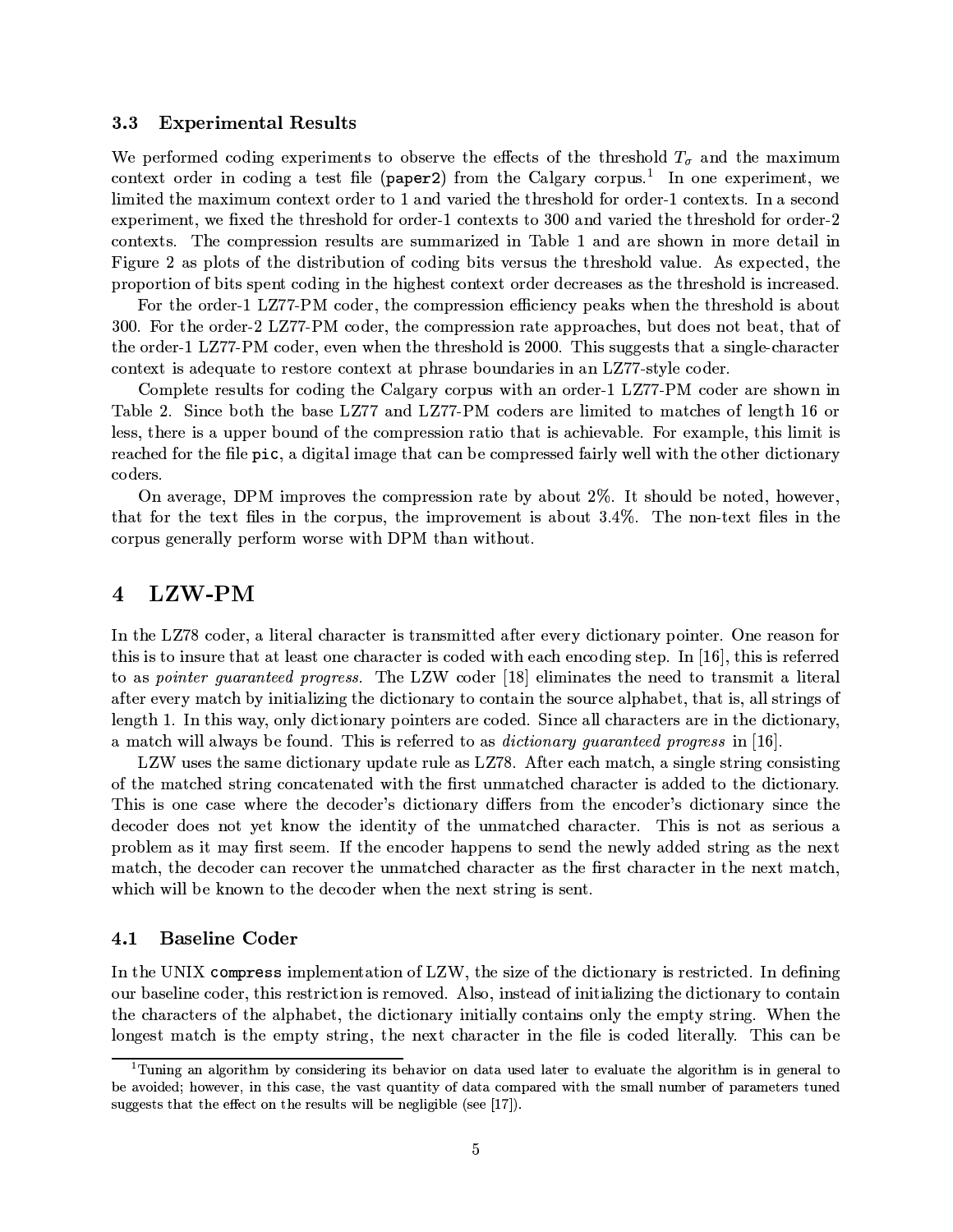|           | Bits for | Bits for | Bits for | Total       | Total       |
|-----------|----------|----------|----------|-------------|-------------|
| Threshold | Literal  | Order 0  | Order 1  | <b>Bits</b> | Bits/Symbol |
| $(\ast)$  | 5744     | 257099   | N/A      | 262843      | 3.198       |
|           | 5864     | 39639    | 208335   | 253838      | 3.088       |
| 50        | 5848     | 42310    | 203126   | 251284      | 3.057       |
| 100       | 5872     | 45379    | 199363   | 250614      | 3.049       |
| 150       | 5864     | 48510    | 196226   | 250600      | 3.049       |
| 200       | 5880     | 51403    | 193176   | 250459      | 3.047       |
| 250       | 5872     | 54297    | 190202   | 250371      | 3.046       |
| 300       | 5864     | 57215    | 187244   | 250323      | 3.045       |
| 350       | 5840     | 59948    | 184541   | 250329      | 3.045       |
| 400       | 5816     | 63143    | 181435   | 250394      | 3.046       |
| 450       | 5808     | 65921    | 178865   | 250594      | 3.049       |
| 500       | 5816     | 68730    | 176297   | 250843      | 3.052       |

(a) Order-1 LZ77-PM

|           | Bits for | Bits for | Bits for | Bits for | Total       | Total       |
|-----------|----------|----------|----------|----------|-------------|-------------|
| Threshold | Literal  | Order 0  | Order 1  | Order 2  | <b>Bits</b> | Bits/Symbol |
|           | 6040     | 49279    | 51009    | 166785   | 273113      | 3.323       |
| 200       | 5920     | 59124    | 101287   | 94204    | 260535      | 3.170       |
| 400       | 5864     | 58500    | 135435   | 57034    | 256833      | 3.125       |
| 600       | 5872     | 57882    | 155486   | 35040    | 254280      | 3.093       |
| 800       | 5864     | 57613    | 167182   | 22083    | 252742      | 3.075       |
| 1000      | 5872     | 57399    | 173406   | 15271    | 251948      | 3.065       |
| 1200      | 5872     | 57342    | 178608   | 9598     | 251420      | 3.059       |
| 1400      | 5864     | 57382    | 181428   | 6391     | 251065      | 3.054       |
| 1600      | 5856     | 57277    | 183037   | 4588     | 250758      | 3.051       |
| 1800      | 5864     | 57339    | 184155   | 3384     | 250742      | 3.050       |
| 2000      | 5864     | 57299    | 185195   | 2231     | 250589      | 3.049       |

(b) Order-2 LZ77-PM

Table 1: Distribution of bits for coding paper2 with various threshold values. Results are shown in (a) for an order-1 LZ77-PM coder. The row marked with  $(*)$  gives results for the baseline non-PM LZ77 coder. In (b), results are shown for an order-2 LZ77-PM coder with fixed order-1 threshold of  $300$ .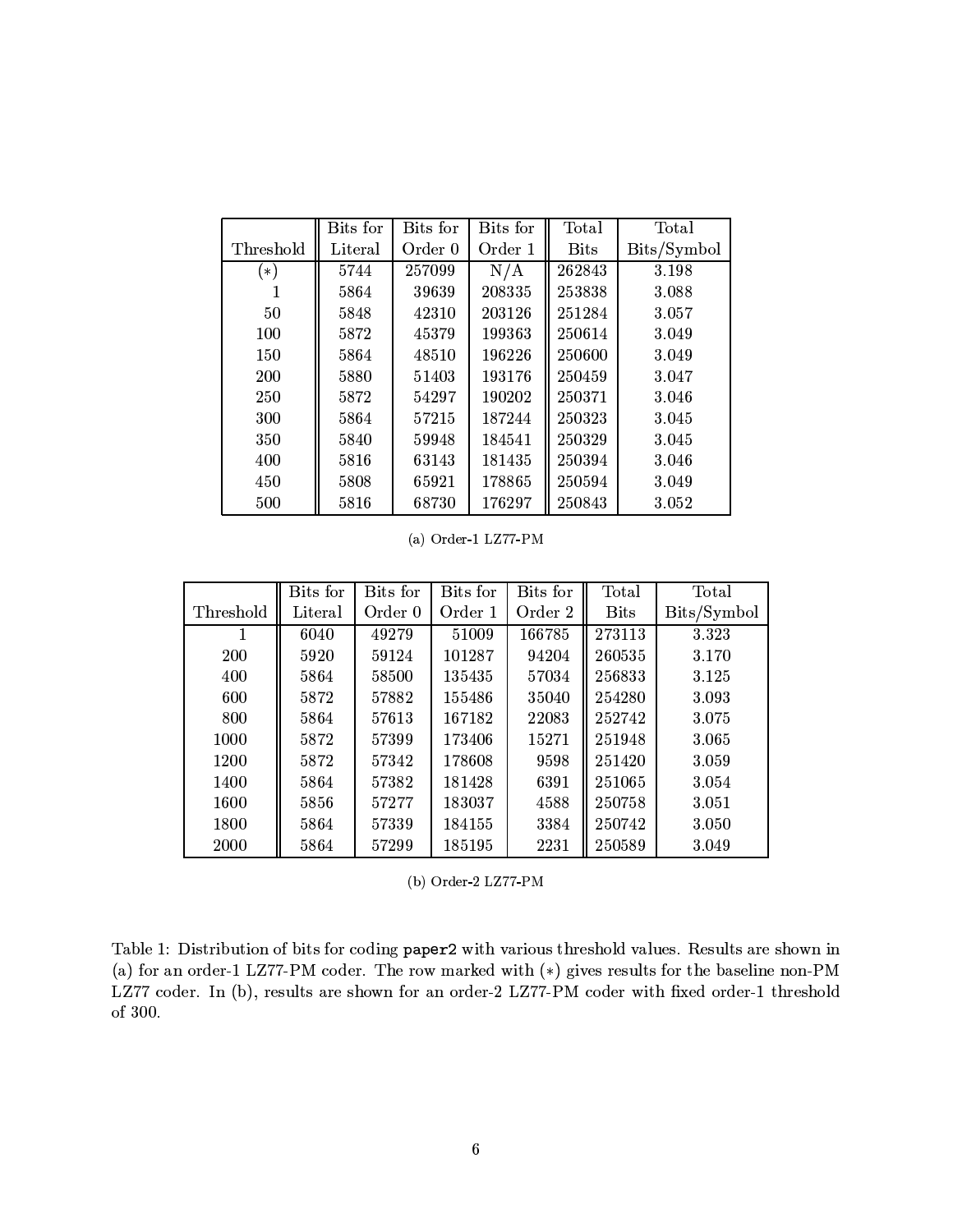

(a) Order-1 LZ77-PM



(b) Order-2  $LZ77-PM$ 

Figure 2: Distribution of bits versus context threshold  $T_{\sigma}$ . The results are shown for coding file paper2 of the Calgary corpus. In (a), except for the first column, the results are for varying the order-1 context threshold for LZ77-PM with maximum context order of 1. The first column of (a), indicated by  $(*)$ , shows the coding results for the non-PM baseline coder. In (b), the results are for varying order-2 context threshold with an order-1 threshold of 300 for LZ77-PM with maximum context order of 2.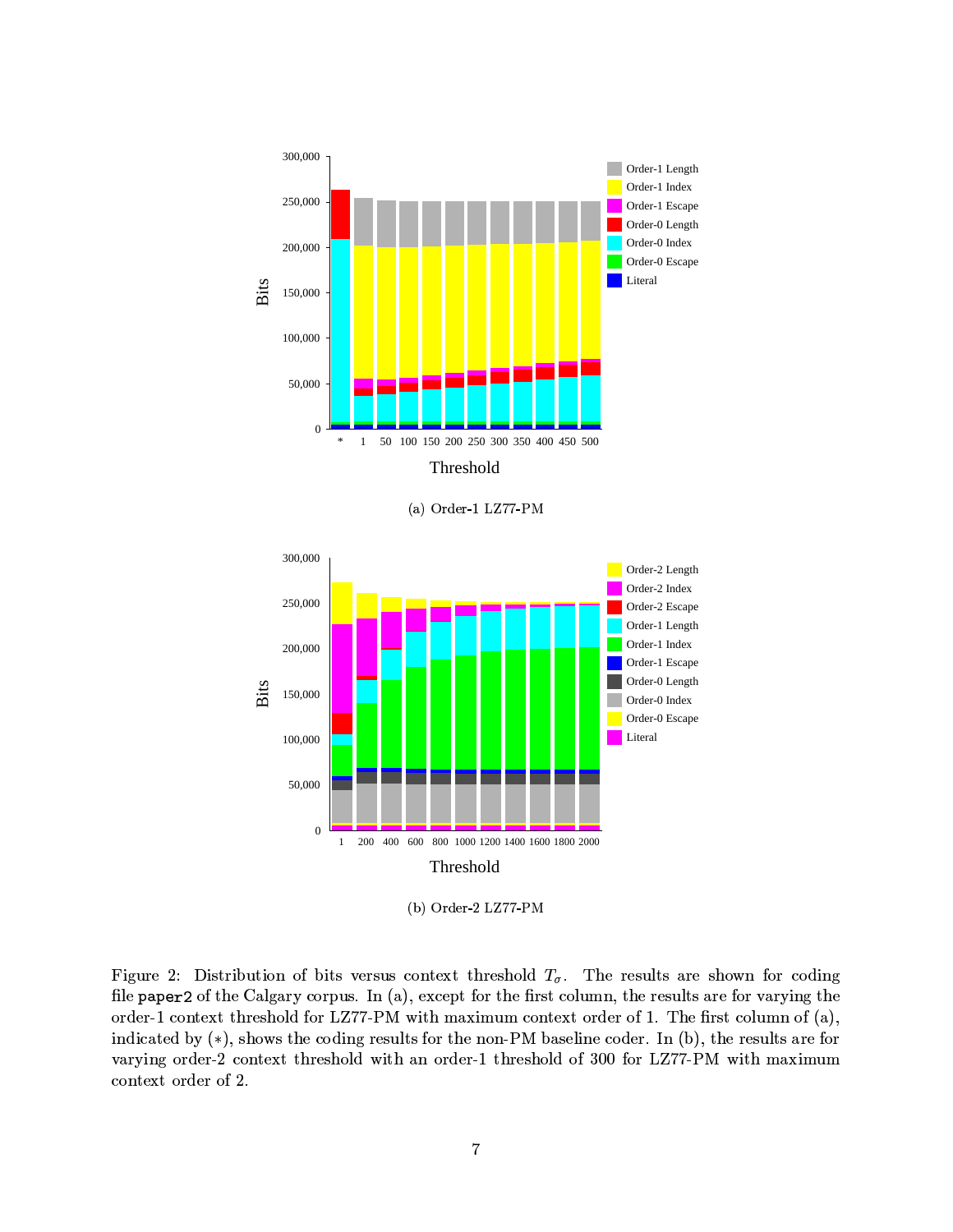viewed as an escape mechanism similar to coding the escape symbol as a match index in the LZ77-PM coder described above. In [16], this is referred to as on-the-fly dictionary guaranteed progress. This modification has a negligible effect on the compression and is done so that we can view the baseline coder as a special case of the PM coder where the maximum context is of order 0.

In LZW, the dictionary is updated in the same manner as in LZ78. The longest matching string concatenated with the first unmatched character is added to the dictionary. The result is that one entry is added for each dictionary match coded. In contrast, an LZ77 coder grows its effective dictionary at a faster rate.

#### 4.2 **PM** Modification

In the LZW-PM coder evaluated in our experiments, we maintain an LZW dictionary for each previously seen context up to a maximum length. As in the baseline coder, an important difference from LZW is that the dictionary initially contains the empty string in order to make use of the escape mechanism.

At each coding step, the longest matching context, say  $\sigma$ , is used for coding. The dictionary corresponding to  $\sigma$  is searched for the longest match. Regardless of the length of the match, which may be zero, the LZ78 dictionary update rule is used. If the longest match is the empty string, an escape symbol is coded<sup>2</sup> and the next longest matching context is used for coding. This process is repeated until a non-empty match is found or until an escape is coded from the order-0 context. A character is coded literally after an escape from the order-0 context. The identity of a dictionary entry is coded using a phased-in binary code using either  $\lfloor \log_2 D \rfloor$  or  $\lceil \log_2 D \rceil$  bits, where D is the size of the dictionary.

Coding the escape symbol as a dictionary entry approximately corresponds to the method used in PPMA [1], since it (approximately) involves the implicit assumption that the probability of seeing a previously unseen character in a given context is the inverse of the number of times the context has been seen. While other probability models for escapes performed better as part of PPM (see  $[1, 9]$ ) and are therefore likely to yield better compression here, we chose the method above for simplicity and computational efficiency.

We found that, unlike the case of LZ77-PM, delaying the use of a context does not yield better compression for LZW-PM in general. This is most likely due to the different rates at which the dictionaries are updated. Since LZ77-PM bases its dictionaries on the contents of a buffer of past input, each time a match is coded, multiple entries are added to the effective dictionaries of several contexts corresponding to the matched string. In contrast, only one entry is added to each context matched in LZW-PM. Intuitively, in the early growing phase, the LZ77-PM dictionaries quickly become "diluted", increasing the number of bits required to code a match without a corresponding increase in the reliable of prediction. Only after the initial growing phase does the cost of coding a match balance the reliability of prediction.

#### **Experimental Results** 4.3

Experiments on the Calgary corpus show a significant improvement in the compression rate when DPM is applied to the baseline LZW coder. The best results for the corpus as a whole is obtained for a maximum context order of 2. However, the best maximum context order for each file varies. For some of the binary files, notably goo, the compression degrades when using even an order-1

 $2$ The empty string occupies one entry in the dictionary and an escape is coded by coding the index of the empty string.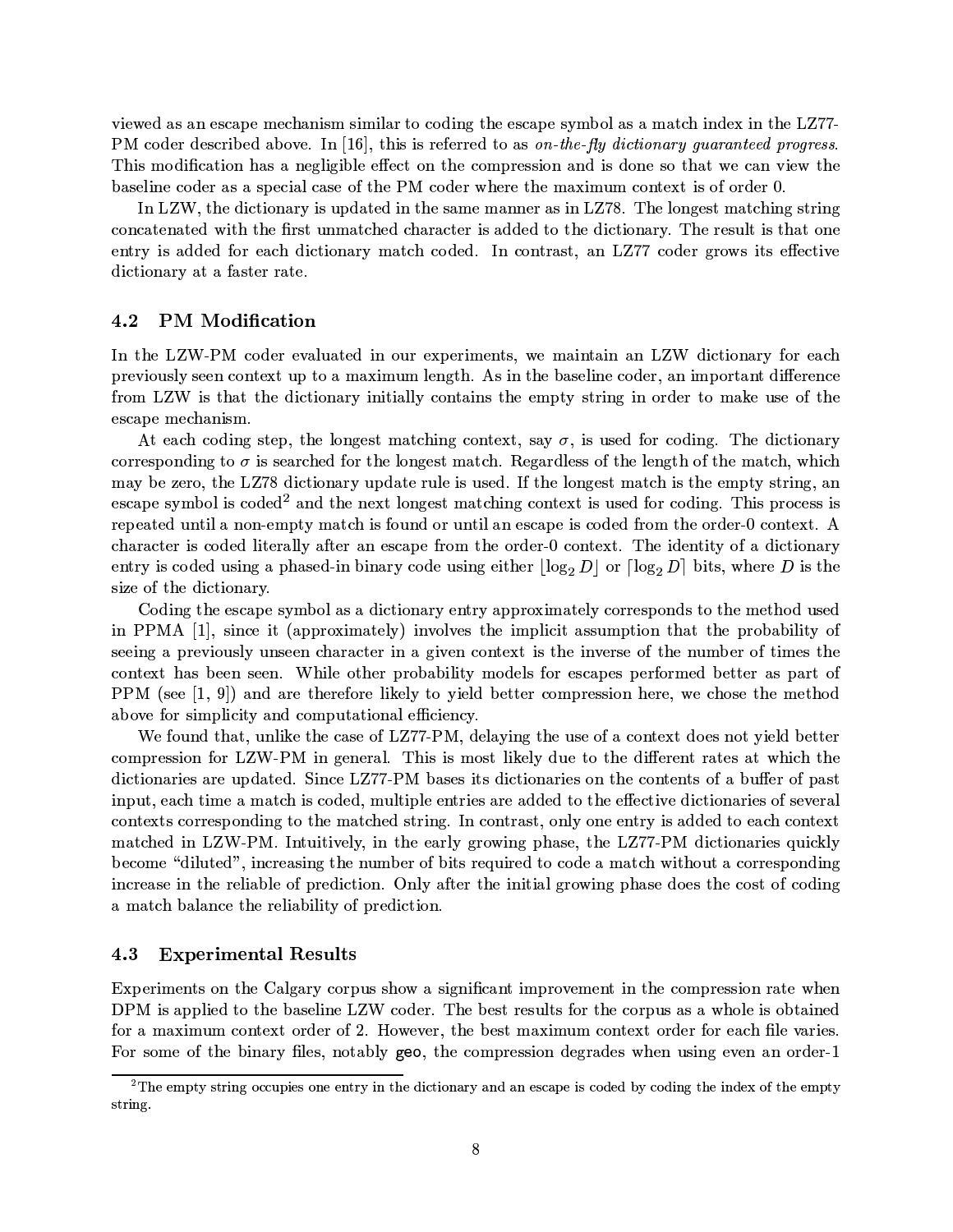context dictionary. In contrast, the text files are better compressed by using context dictionaries. On average, introducing Partial Matching improves the compression rate by about 11%. For text files, the improvement is about 15%.

# LZFG-PM  $\overline{5}$

In the LZ77 coder, for a given match, several positions in the buffer may contain the same match. As a result, LZ77 effectively reserves codespace for pointers that will never be coded, which is wasteful. The LZFG coder of Fiala and Green [6] eliminates pointer redundancy by coding a string as a pointer into a trie, a digital search tree which stores parsed substrings that have occurred previously in the text. Each substring stored in the trie has a unique identifier. LZFG's efficient coding of pointers makes it an ideal candidate as a base dictionary coder for DPM. In addition, LZFG is a symmetric coder since the decoder must maintain the same trie. In a sense, DPM is also a symmetric coding scheme since the encoder and decoder must make the same context selection. Integrating DPM into LZFG, then, should have minimal impact on both the encoder and decoder. For these reasons, we chose to implement LZFG-PM as a fully functional encoder/decoder program.

#### $5.1$ **Baseline Coder**

We use an existing LZFG implementation [15] as the baseline coder. Some details of this implementation differ from the coder originally described by Fiala and Greene. In the base implementation, a sliding-window buffer of size 44K is used with the sliding occurring in 4K chunks. A limited number of internal nodes and leaves is globally allocated. Nodes and leaves are stored in self-organizing lists that use the least-recently-used (LRU) update heuristic. New nodes and leaves replace old ones when their allotted number has been reached. The interested reader is referred to [15] for further details of the implementation.

#### $5.2$ **PM** Modification

Following the outline of Section 2, LZFG-PM constructs separate tries for each context, including one for the order-0 context. Although the tries are separate, nodes and leaves are allocated from a common pool. When all nodes (respectively, leaves) have been allocated and there is a request for a new node (leaf), the oldest node (leaf) in a globally managed LRU list is deleted. In this way, fixed memory usage is assured. Furthermore, since the different contexts are competing for the same memory resources in a LRU list, context dictionaries that are used more frequently will suffer fewer deletions.

Coding of literal characters is handled differently in LZFG-PM than in LZFG. Whereas LZFG groups consecutive literals together and sends them in one chunk, LZFG-PM codes each literal individually. The reasoning is that since LZFG-PM allows pointers to code phrases of length 1 efficiently, literals are less likely to occur consecutively than in LZFG.

We have implemented two methods for coding escapes. In the first, we code the escape symbol as a special node, namely the root. In the second, we code the escape symbol as a special entry in the LRU list of leaves, using the same self-organizing-list heuristic. We find that coding an escape as a node gives slightly better compression than coding it as a leaf.

We use a heuristic to determine the appropriate context order to begin parsing the next phrase. If the previous context order is C and the length of the previous phrase is  $L$ , we do not use contexts with order higher than  $L + C - 1$  for coding. Starting at an order higher than  $L + C - 1$  would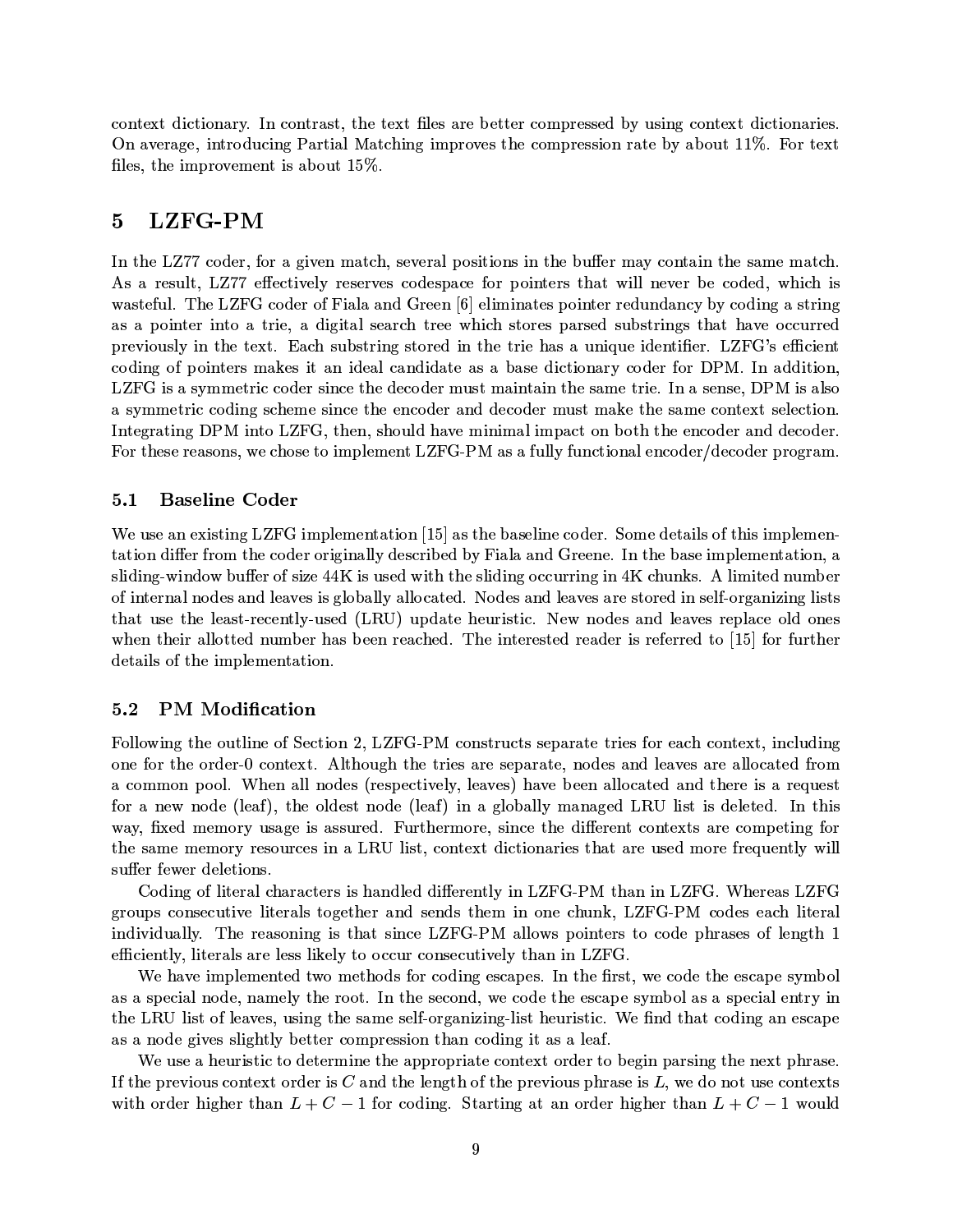not likely be fruitful since that would mean repeating a search that has failed in the past. This heuristic saves us in the cost of coding escapes.

A new dictionary entry is added to the context used for coding as well as to higher-order contexts that were escaped from. Contexts of order less than the coding context could also be updated. In our experiments we find that updating lower-order contexts results in marginal improvement (about 0.01 bits/symbol) in compression at the expense of more overhead. Therefore we adopt the strategy of updating only the coding context and the contexts that are escaped from.

#### **Experimental Results** 5.3

Experimental results for the LZFG and LZFG-PM coders are given in Table 2. For both coders, the buffer size is 44K. Both coders limit the total number of internal nodes to 16K and the number of leaves to 32K. We experimentally determined the best settings for the start-step-stop codes used to code the nodes and leaves based upon a subset of the test files. We also varied the maximum context order and obtained the best results for a maximum context order of 1. The results, given in Table 2, are for a maximum context order of 1. The improvement in the average compression rate with DPM is about 4.3%. For text files, the improvement is  $6.4\%$ .

Our implementations of LZFG and LZFG-PM are experimental prototypes that were designed for flexibility and not efficiency. For the file book1, LZFG-PM requires 22% more time to compress than LZFG. While neither implementation was optimized for speed, this gives us an indication of the overhead of DPM over conventional dictionary coders.

#### 6 **Discussion**

In this paper, we have described a new approach to dictionary-based text compression, and we have demonstrated that it results in improved compression. The improvement is particularly significant when used with LZW. We expect that the use of the dictionary PM approach also yields practically fast coders. The fact that this approach succeeded in conjunction with the three coders studied in this paper suggests that the high-level specification of this approach can be combined with many dictionary methods, including those that might be developed in the future.

Why did the use of contexts improve compression significantly more in conjunction with some dictionary methods than with others? One plausible explanation is as follows. The LZ77 coder is the most liberal about adding entries to its dictionary, followed by LZFG then LZW. This parallels the level of improvement exhibited by introducing DPM, with LZ77 benefiting the least and LZW the most.

Past studies with PPM coders [1] have shown that, as the context order increases, the compression improves and then worsens, with the best compression when the maximum context order is about 4 or 5. The correspondence between (non-PM) dictionary methods and statistical methods suggests that, as a match continues, the probability estimates in the corresponding symbolwise statistical coder tend to get better as more contextual information is made available and then get worse as the estimates at high context orders become more unreliable. The effect of a context dictionary is, loosely speaking, to bypass the lower order contexts with relatively poor probability estimates, thereby increasing the average quality of the remaining probability estimates.

A method that liberally updates its dictionary, all else being equal, makes longer matches at the expense of requiring more bits to identify the match. By tending to have longer matches, such a method has a relatively greater share of its coding inefficiency due to the later characters in its matches. For such a method, bypassing low-order contexts will not yield much of an improvement.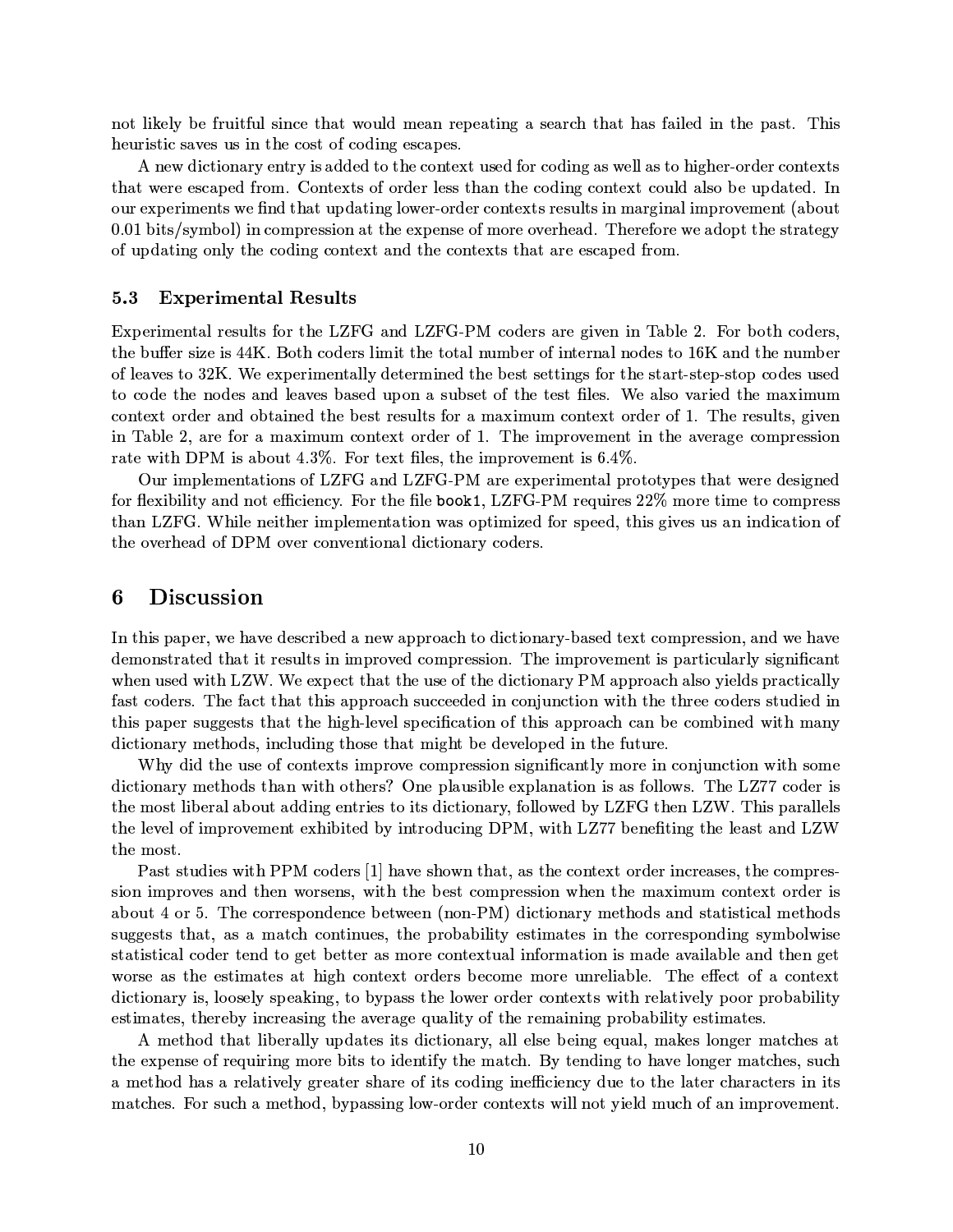| file               | LZ77     | LZ77-PM | <b>LZFG</b> | LZFG-PM | LZW      | LZW-PM | <b>CSD</b> |
|--------------------|----------|---------|-------------|---------|----------|--------|------------|
| bib                | 2.85     | 2.68    | 2.69        | 2.44    | 3.22     | 2.61   | 3.22       |
| book1              | 3.44     | 3.32    | 3.57        | 3.28    | 3.17     | 2.74   | 3.59       |
| book2              | 2.98     | 2.84    | 3.05        | 2.78    | $3.06\,$ | 2.55   | 3.37       |
| geo                | 6.71     | 6.96    | 5.65        | 5.63    | 5.79     | 6.51   | 6.74       |
| news               | 3.51     | 3.42    | 3.42        | 3.25    | 3.62     | 3.18   | 4.13       |
| obj1               | 5.11     | 5.24    | 4.06        | 4.32    | 5.05     | 5.14   | 5.12       |
| obj2               | 3.51     | 3.40    | 3.10        | 3.04    | 4.08     | 3.42   | 3.80       |
| paper1             | 3.24     | 3.14    | 2.94        | 2.74    | 3.62     | 3.08   | 3.43       |
| paper2             | 3.20     | 3.05    | 3.02        | 2.80    | 3.38     | 2.94   | 3.28       |
| paper3             | 3.52     | 3.43    | 3.27        | 3.05    | $3.65\,$ | 3.30   | N/A        |
| paper4             | $3.94\,$ | 3.89    | 3.55        | 3.41    | 3.98     | 3.69   | N/A        |
| paper <sub>5</sub> | 4.02     | 3.98    | 3.61        | 3.49    | 4.20     | 3.86   | N/A        |
| paper <sub>6</sub> | 3.34     | 3.25    | 3.00        | 2.80    | 3.77     | 3.19   | N/A        |
| pic                | 2.01     | 2.01    | 0.92        | 0.93    | 0.94     | 0.98   | 1.00       |
| proge              | 3.28     | 3.22    | 2.89        | 2.74    | 3.72     | 3.18   | 3.42       |
| progl              | 2.44     | 2.31    | $1.95\,$    | 1.80    | 2.95     | 2.37   | 2.70       |
| progp              | 2.42     | 2.34    | 1.91        | 1.81    | 3.00     | 2.40   | 2.66       |
| trans              | 2.31     | 2.12    | 1.79        | 1.67    | 3.16     | 2.31   | 2.91       |
| Average            | 3.44     | 3.37    | 3.02        | 2.89    | 3.58     | 3.19   | N/A        |

Table 2: Compression results for files in the Calgary corpus. The results are expressed in bits/symbol. The LZ77 coder is almost identical to the A1 coder from [6]. LZ77-PM used a maximum context order of 1. The LZFG implementation used is from [15]. LZFG-PM used a maximum context order of 1. LZW-PM used a maximum context order of 2. CSD results are from [14]. CSD used a limited dictionary size (16K), while LZW and LZW-PM had unlimited dictionaries; the effects of this is most notable on the longer text files: book1 and book2.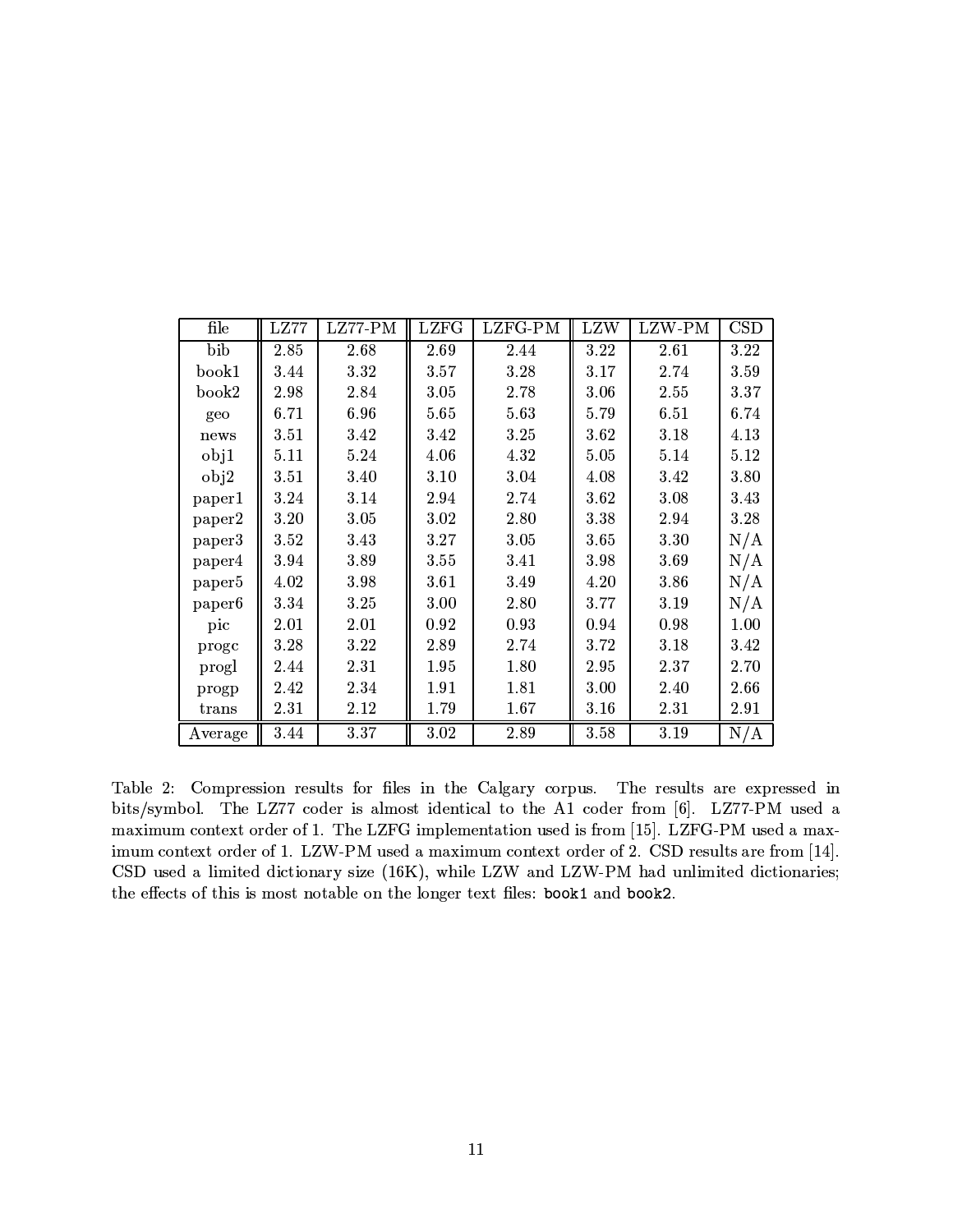Further, even if, for example, using an order-2 context to encode a single character tends to be worse than using an order-3 context, it is possible that the order-2 dictionaries tend to be better than the order-3 dictionaries. To see why this might be true, consider what happens in the corresponding statistical method when we use an order-2 context rather than an order-3 context. Loosely speaking, instead of cycling from contexts of length 3 up to some large number, we cycle from 2 through some large number. Adding the order 2 to the cycle will result in improved compression if, loosely speaking, using order-2 contexts is better than the average of the use of contexts of order 3 and higher.

A method that is "stingy" about adding entries to its dictionary, like LZW, has a greater share of its inefficiency due to the early characters in a match, and therefore we would expect it to be helped more by the addition of contexts, as is consistent with our experiments.

Cleary, Teahan and Witten [5] recently discovered an improvement of PPM, called PPM $*,$ which does not impose any restriction on the length of the context used. Instead, PPM\* uses the longest of the present contexts which has appeared previously. DPM could conceivably be modified similarly: this is potentially a subject of future research.

# References

- [1] T. C. Bell, J. G. Cleary, and I. H. Witten. Text Compression. Prentice Hall, Englewood Cliffs. NJ, 1990.
- [2] T. C. Bell and I. H. Witten. Relationship between greedy parsing and symbolwise text compression. *Journal of the ACM*,  $41(4):708-724$ , July 1994.
- $[3]$  C. Bloom. Using prediction to improve LZ77 coders. Proceedings 1996 IEEE Data Compression Conference, page 425, 1996. Full version available at http://wwwwms.utexas.edu/cbloom/dcc96.html.
- [4] J. G. Cleary and I. H. Witten. Data compression using adaptive coding and partial string matching. IEEE Transactions on Communication, COMM-32(4):396-402, April 1984.
- [5] J.G. Cleary, W.J. Teahan, and I.H. Witten. Unbounded length contexts for PPM. Proceedings of the 1995 Data Compression Conference, pages 52-61, 1995.
- [6] E. R. Fiala and D. H. Greene. Data compression with finite windows. *Communications of the*  $ACM$ , 32(4):490-505, April 1989.
- [7] P. C. Gutmann and T. C. Bell. A hybrid approach to data compression. In *Proceedings 1994* Data Compression Conference, pages 225–233, Snowbird, UT, March 1994. IEEE Computer Society Press.
- [8] D. T. Hoang, P. M. Long, and J. S. Vitter. Multiple-dictionary compression using partial matching. In Proceedings 1995 IEEE Data Compression Conference, pages 272-281, Snowbird, Utah, March 1995.
- [9] P. G. Howard and J. S. Vitter. Practical implementations of arithmetic coding. In J. A. Storer, editor, *Images and Text Compression*, pages 85–112. Kluwer Academic Publishers, Norwell, MA, 1992.
- [10] P. G. Howard and J. S. Vitter. Design and analysis of fast text compression based on quasiarithmetic coding. Information Processing and Management, 30(6):777-790, 1994.